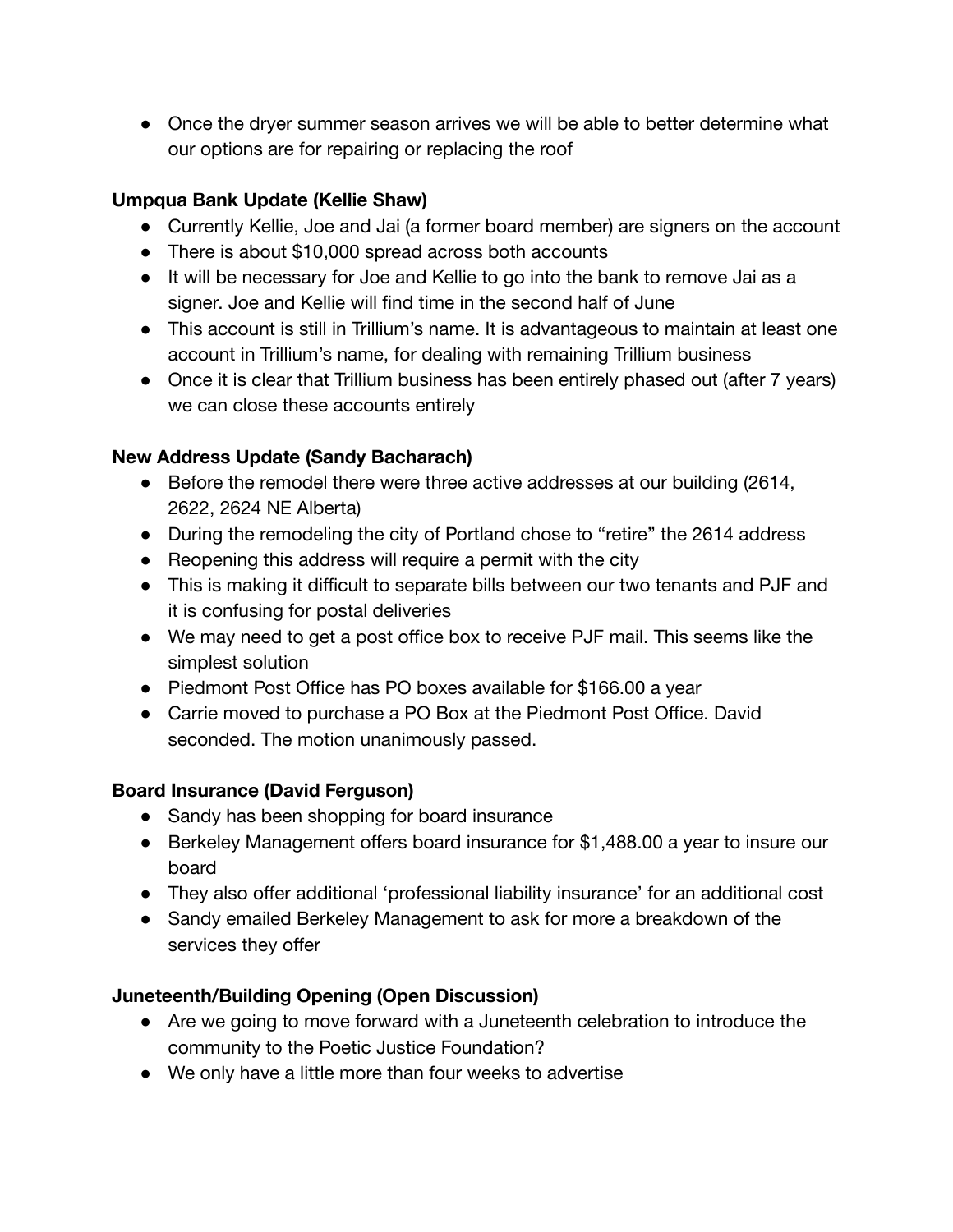### **Minutes of the Regular Meeting of the Board of Directors of Poetic Justice Foundation MAY 2022**

### **\*Meeting took place over Zoom due to COVID 19 Crisis**

### **Meeting Held**: THURSDAY MAY 12, 2022

**Board Members Present:** David Ferguson, Carie Fuentes, Joe Bryan, Matt Mount and Huborth (Skip) Dailey

**Advisory Member Present:** Kellie Shaw

### **Board Members Absent:** Margaret Carter, Jataune Hall

**Faculty Present:** Sandy Bacharach

#### **Community Members Present:** None

**Call to Order:** The meeting was called to order at 6:35

#### **Approval of March 31st Minutes:**

• Carrie Fuentes moved to enter March 31st meeting minutes into the public record. Joe seconded. The motion unanimously passed and the March 31st meeting minutes will be moved into the public record.

### **Tax Update (David Ferguson)**

- In process finalizing taxes with MacDonald Jacobs.
- David has finished gathering materials for 2019 and 2020 tax years and is finishing up with the 2021 tax year
- The total cost will be around \$8,000,00

### **Building Update (David Ferguson)**

- There is a bad leak in the roof. This has caused significant interior damage
- A roofer has temporarily patched the roof but a more permanent fix is needed
- It will be necessary to replace the roof at some time
- Last year we were quoted \$23,000.00
- The cost of a new roof may cost more now. There are also some products that seal a roof temporarily- TPO